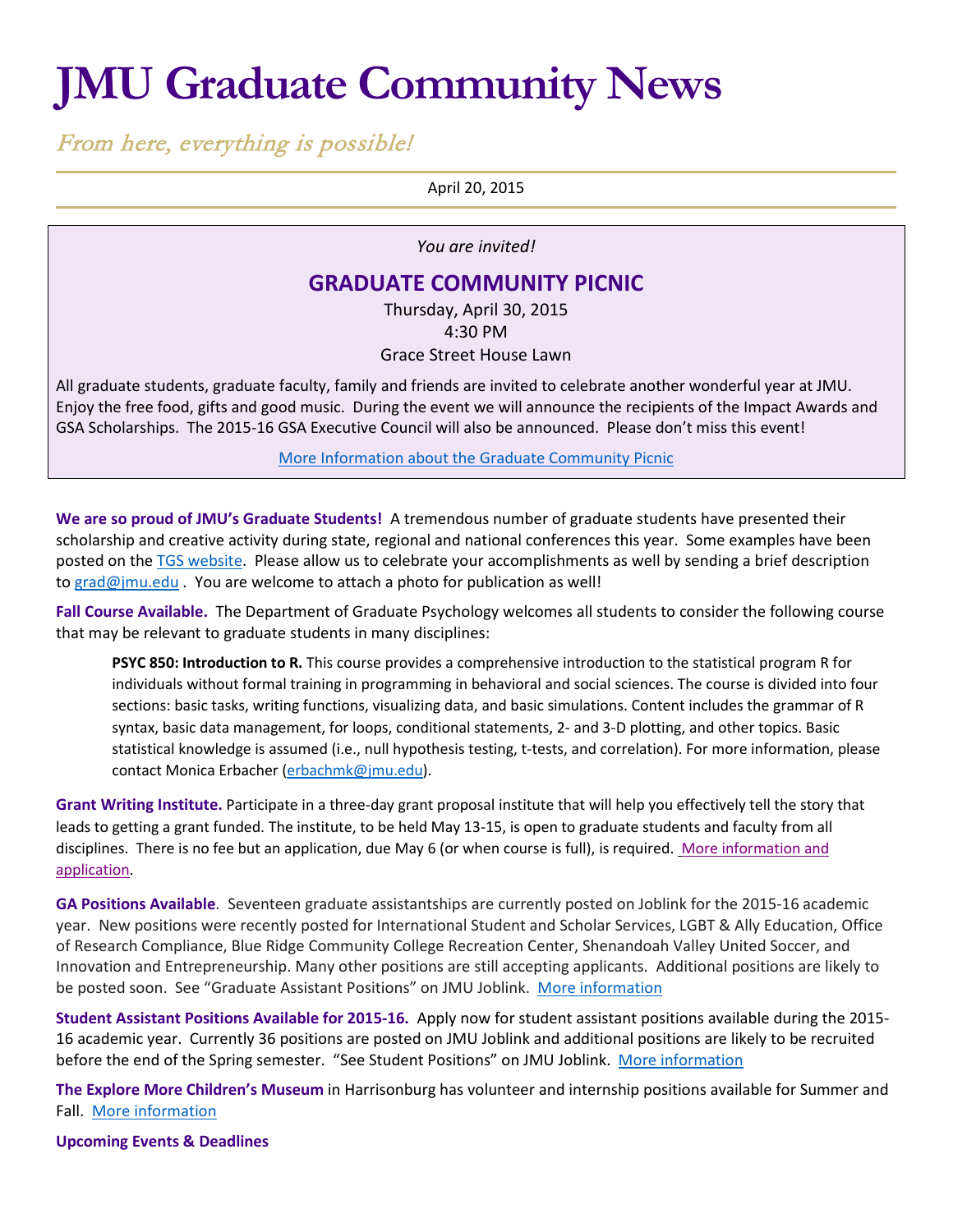- **Thesis and Dissertation Projects** are due in the Graduate School office on April 22 for students graduating in May. Formatting and submission workshops have been scheduled on the following dates and times in the Graduate School Office Conference Room (Grace Street House):
	- o Tuesday, April 21, 1:30-3:00
	- o Wednesday, April 22, 9:00-10:30

These workshops may not take the full time allotted, however, 1-1/2 hour blocks are scheduled to allow Laura Ryman to work individually with you. These sessions are not required, but are intended to help those who need assistance. Advance review of a draft document is not required, but it is encouraged. Laura Ryman [\(rymanle@jmu.edu\)](mailto:rymanle@jmu.edu) would be happy to review your document for format concerns. Remember that your final document must conform to university guidelines before it can be approved. [More information](http://www.jmu.edu/grad/current-students/thesis-dissertation/information.shtml)

- **Practicing Interdisciplinarity: Humanities, Bioethics, Health Care** will be the final Cohen Center presentation for the year on Tuesday, April 21, 4 PM in Taylor 306. This lecture will be presented by James F. Childress, Ph.D., and Marcia Day Childress, Ph.D. of the University of Virginia. [More information](http://www.jmu.edu/events/cohencenter/2015/04/21-lecture-james-childress-and-marcia-childress-taylor-306.shtml)
- Honors Program Symposium will be held on Friday, April 24, 2:30-4:30 in the Madison Union Ballroom. This event will showcase the academic research and creative scholarship by more than 60 JMU Honors students. The symposium is open to all members of the JMU community and beyond. [More information](http://www.jmu.edu/events/honorsprog/2015/04/24-honors-symposium.shtml)
- **May Graduate Commencement** will be held on Thursday, May 7, at 7 PM in the Convocation Center. [More](http://www.jmu.edu/commencement/)  [information](http://www.jmu.edu/commencement/)
- **The 9th Annual Lavender Graduation Ceremony** hosted by the LGBT & Ally Education Program will be held on Friday, May 8, 10 am- 1 pm in the Festival Highlands Room. All are invited. Register to be recognized during this [event.](http://www.jmu.edu/lgbta/services.shtml)

For additional events of possible interest, regularly check<http://www.jmu.edu/events>

**Did You Know?** For the first time, graduate students serving on the Graduate Student Association will be recognized at the spring commencement ceremony. All graduating GSA members will be donning a "white" cord to recognize their efforts in supporting the graduate school community at JMU.

**Keep up with Graduate Student Association (GSA) Events.** The GSA is a student-led and student-run organization that provides professional and social opportunities to all JMU graduate students and alumni. [Like them on Facebook.](https://www.facebook.com/JMUGSA?fref=ts) [Find](https://twitter.com/JMUGSA)  [them on Twitter.](https://twitter.com/JMUGSA) [\(gsa@jmu.edu;](mailto:gsa@jmu.edu) 568-7088) [More information](http://www.jmu.edu/grad/gsa/index.shtml)

**Need a Job?** The JM[U Office of Student Employment](http://www.jmu.edu/stuemploy/) has links to positions now available on and off campus.

## **Tips from TGS (The Graduate School)**

**Graduate Polices.** You are responsible to read and follow the graduate policies set forth in th[e Graduate](http://jmu.edu/catalog)  [Catalog.](http://jmu.edu/catalog) Important information regarding degree progress, including rules for successful progression and continuous enrollment are also on th[e Graduate School website](http://www.jmu.edu/grad/current-students/degree-progress/beginning.shtml)

**Approval of a Thesis or Dissertation Committee.** Students who are completing these sorts of project must submit a signed approval form to The Graduate School by the second week of the semester in which the student first registers for thesis or dissertation credits. [Approval form](http://www.jmu.edu/grad/_files/CommitteeApprovalForm2014-15.pdf)

**Monitor your Dukes E-Mail account!** Official information is sent to each student's officia[l Dukes e-mail](http://www.jmu.edu/computing/helpdesk/selfhelp/DukesEmail.shtml)  [account.](http://www.jmu.edu/computing/helpdesk/selfhelp/DukesEmail.shtml) Check your @dukes.jmu.edu e-mail account on a regular basis.

**Monitor [MyMadison!](http://mymadison.jmu.edu/)** The *Student Center* in [MyMadison](http://mymadison.jmu.edu/) is where you will find advising information, register for classes, and where you can view "*To Do Items"* that will keep you on track towards graduation. Use the Student Center to update your mailing address and cell phone number. It is *your responsibility* to maintain accurate contact information. Check your account regularly. Don't miss important information!

## **Essential Links:**

- [Graduate School Website](http://www.jmu.edu/grad)
- [Graduate Policies](http://www.jmu.edu/catalog/index.shtml)